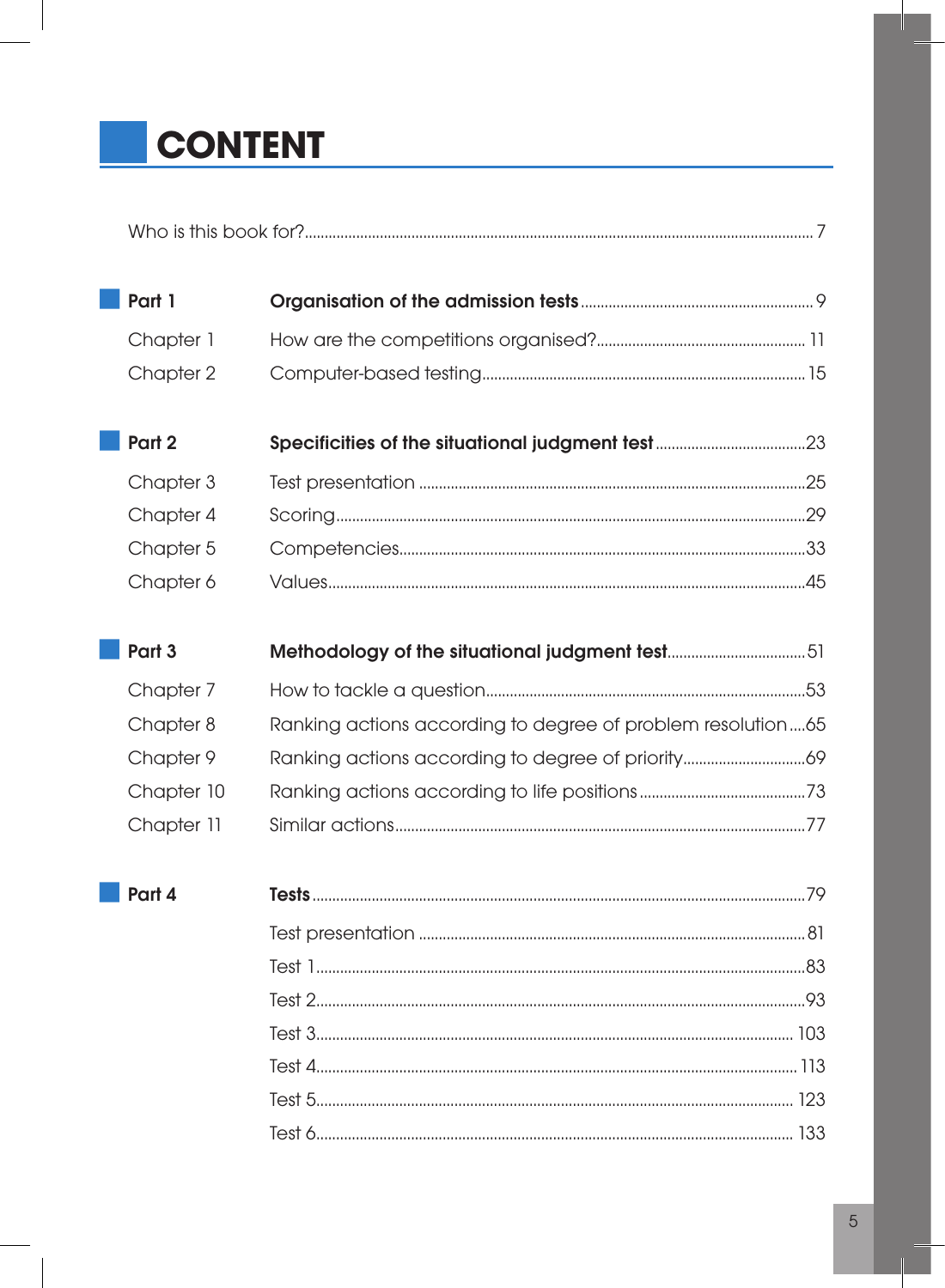| e e |  |
|-----|--|



| $\color{red}{\bullet} \color{red}{\bullet} \color{red}{\bullet} \color{red}{\bullet} \color{red}{\bullet} \color{red}{\bullet} \color{red}{\bullet} \color{red}{\bullet} \color{red}{\bullet} \color{red}{\bullet} \color{red}{\bullet} \color{red}{\bullet} \color{red}{\bullet} \color{red}{\bullet} \color{red}{\bullet} \color{red}{\bullet} \color{red}{\bullet} \color{red}{\bullet} \color{red}{\bullet} \color{red}{\bullet} \color{red}{\bullet} \color{red}{\bullet} \color{red}{\bullet} \color{red}{\bullet} \color{red}{\bullet} \color{red}{\bullet} \color{red}{\bullet} \color{red$ |  |  |  |  |  |
|-----------------------------------------------------------------------------------------------------------------------------------------------------------------------------------------------------------------------------------------------------------------------------------------------------------------------------------------------------------------------------------------------------------------------------------------------------------------------------------------------------------------------------------------------------------------------------------------------------|--|--|--|--|--|
|-----------------------------------------------------------------------------------------------------------------------------------------------------------------------------------------------------------------------------------------------------------------------------------------------------------------------------------------------------------------------------------------------------------------------------------------------------------------------------------------------------------------------------------------------------------------------------------------------------|--|--|--|--|--|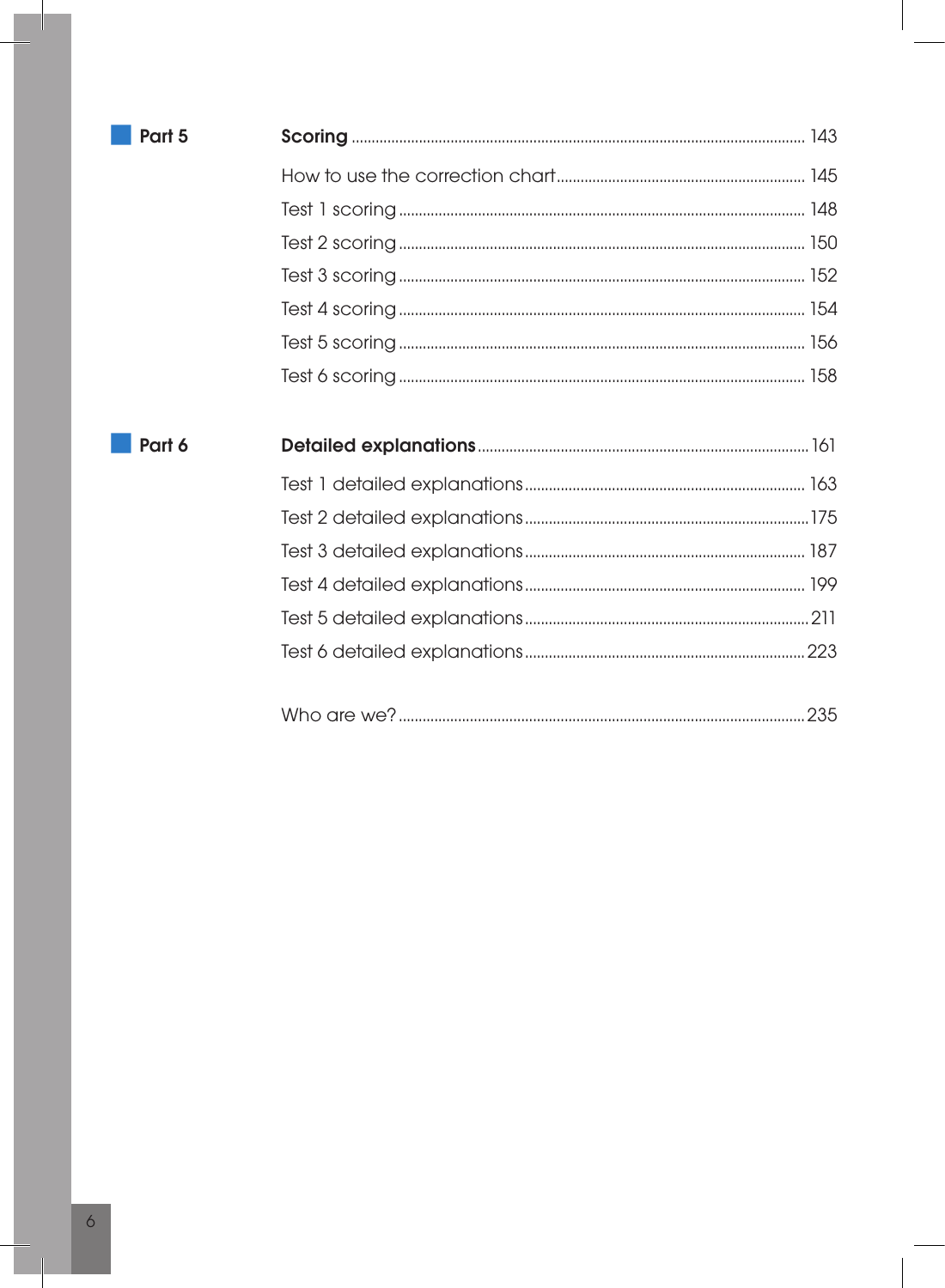## **Who is this book for?**

This book is aimed at all candidates taking European institution competitions who wish to prepare in the best possible way for the situational judgment test.

### 1. A general competencies test

The situational judgment test assesses your behaviour and decision-making capabilities in a working environment. It consists of 20 multiple-choice questions (MCQs). Each question describes a scenario based on a work situation and gives a set of 4 possible actions you might take in response. You must choose the action you believe is most effective AND the one you believe is least effective.

The situational judgment test is a test of general competencies. It doesn't assess your professional competence in a particular field (such as law or economics). You must answer each question working only from the information given in the scenario and from what is expected of you in terms of competencies. These are set out in the Guide to open competitions<sup>1</sup>. They are: analysis and problem solving, delivering quality and results, prioritising and organising, resilience and working with others.

As with all admission tests, the situational judgment test is difficult. To be successful, you must:

- master the competencies required by EPSO;
- be familiar with the values of European institutions;
- be capable of sorting actions according to different criteria;
- train yourself to take the test.

### 2. Giving yourself every chance of success

This book will give you every opportunity to be successful in the situational judgment test.

<sup>1</sup> "Guide to open competitions", Official Journal of the European Union, 2012/C 270 A/01.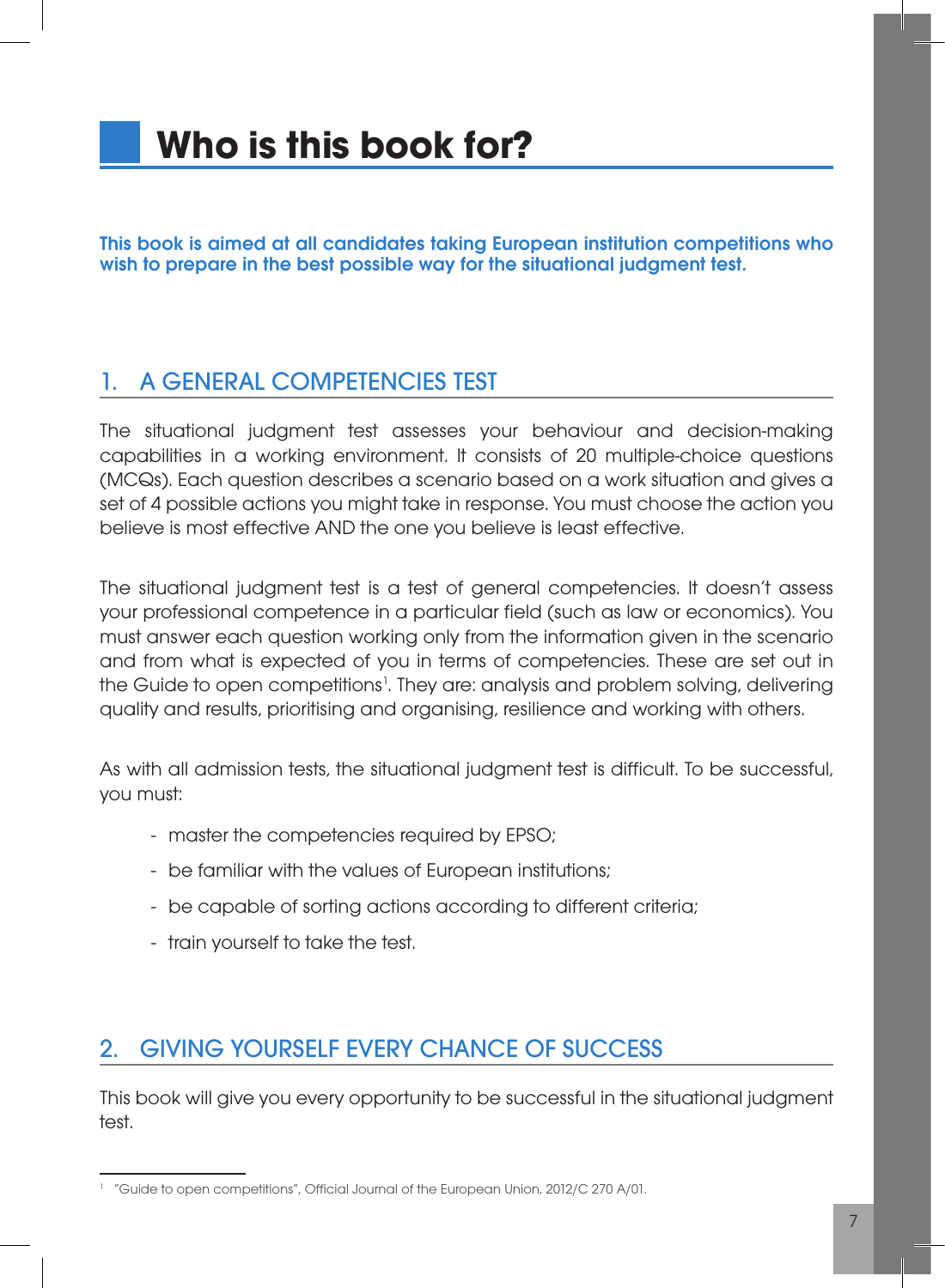Part I explains how the admission tests are organised. It also helps you to familiarise yourself with the way the tests are set out on computer (how to validate an answer, how to flag up the questions where you're not sure about the answer, etc.).

Part II addresses the specificities of the situational judgment test (question presentation, answer evaluation, time management, etc.). It also gives detailed information about the competencies required by EPSO and the values of the European institutions on which you must rely when answering the questions.

Part III is devoted to the different strategies you can use. It shows you how to classify actions according to different criteria: degree of problem resolution, degree of priority, life positions and similarity of actions.

Part IV consists of 6 tests each containing 20 questions. Each test assesses the five EPSO competencies.

The questions provided here are similar to those set in the competitions run by EPSO since 2010.

They are designed for all categories of competition<sup>2</sup>.

The answers to the tests are given in Part V. You will find all the detailed explanations in Part VI.

#### Good luck with your preparations!

<sup>2</sup> In EPSO's situational judgment tests, there are no differences between assistant (AST) and administrator (AD) questions.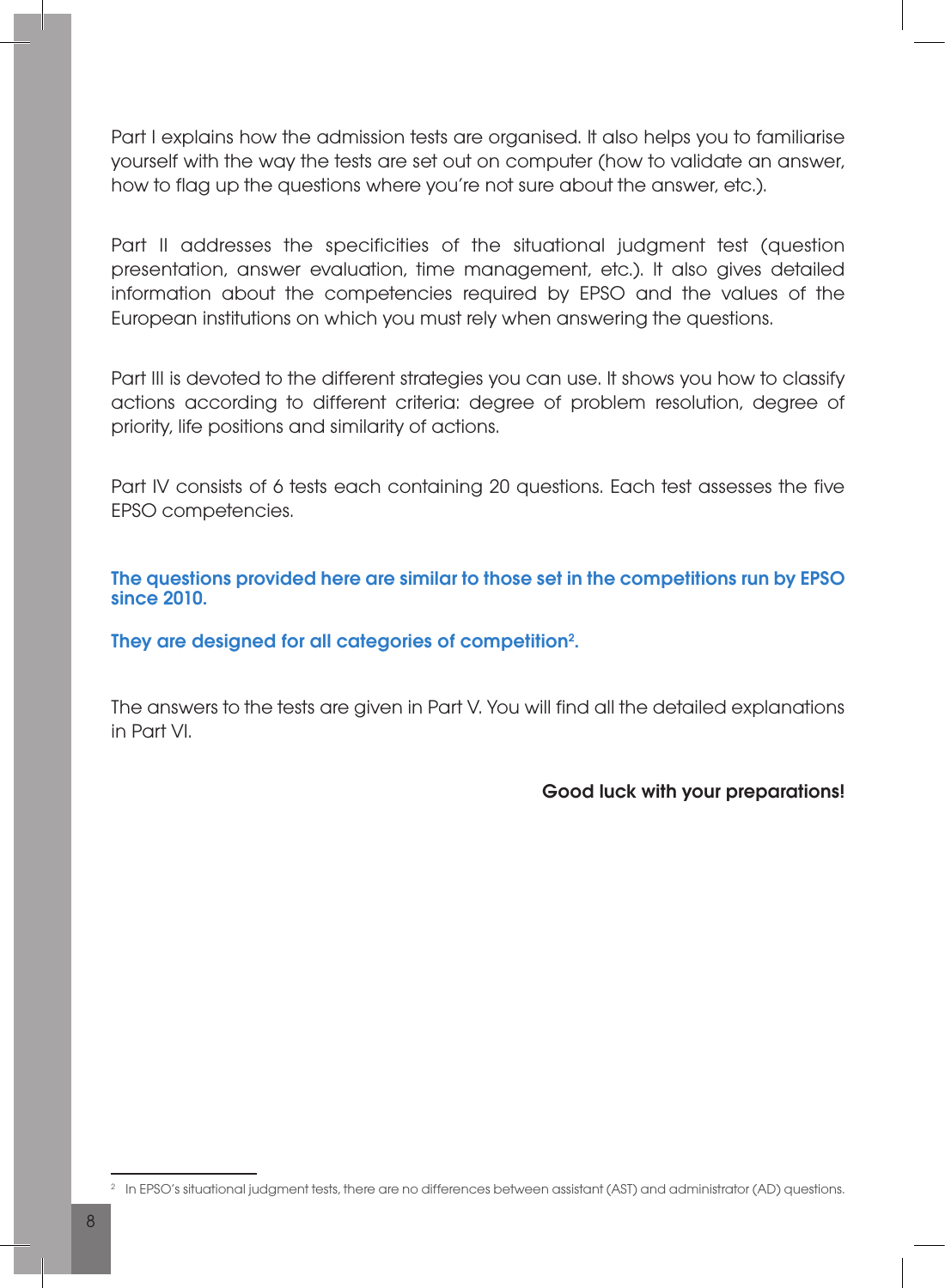## CHAPTER 3 - Test presentation

### 1. Test principles

The situational judgment test consists of 20 multiple-choice questions designed to assess your behaviour and your decision-making capability in a working environment. Each question describes a scenario based on a work situation and gives four possible actions you might take in response. You must choose:

- the most effective action
- AND the least effective action.

You therefore have to select two options from the four options offered. The other two actions, which are not chosen, are intermediary actions. They are described as neutral by EPSO.

#### 2. Example

Here is an example question. Take your time answering it. The answers and explanations are given at the end of this chapter.

#### $Q1$ .

You have just been transferred to one of your company's foreign subsidiaries. You haven't yet mastered the country's language. So, you don't always understand what you are being asked to do and this leads you to make mistakes.

|                                                                                                               | <b>Most</b> | Least     |
|---------------------------------------------------------------------------------------------------------------|-------------|-----------|
|                                                                                                               | efficient   | efficient |
| a) You ask those talking to you to make the effort to speak<br>in English, at least for a time.               |             |           |
| b) You ask to take an intensive course to perfect your<br>knowledge of the language.                          |             |           |
| c) You patiently put up with the problem in the knowledge<br>that your language level will improve with time. |             |           |
| d) You systematically rephrase each request to be sure you<br>have understood it correctly.                   |             |           |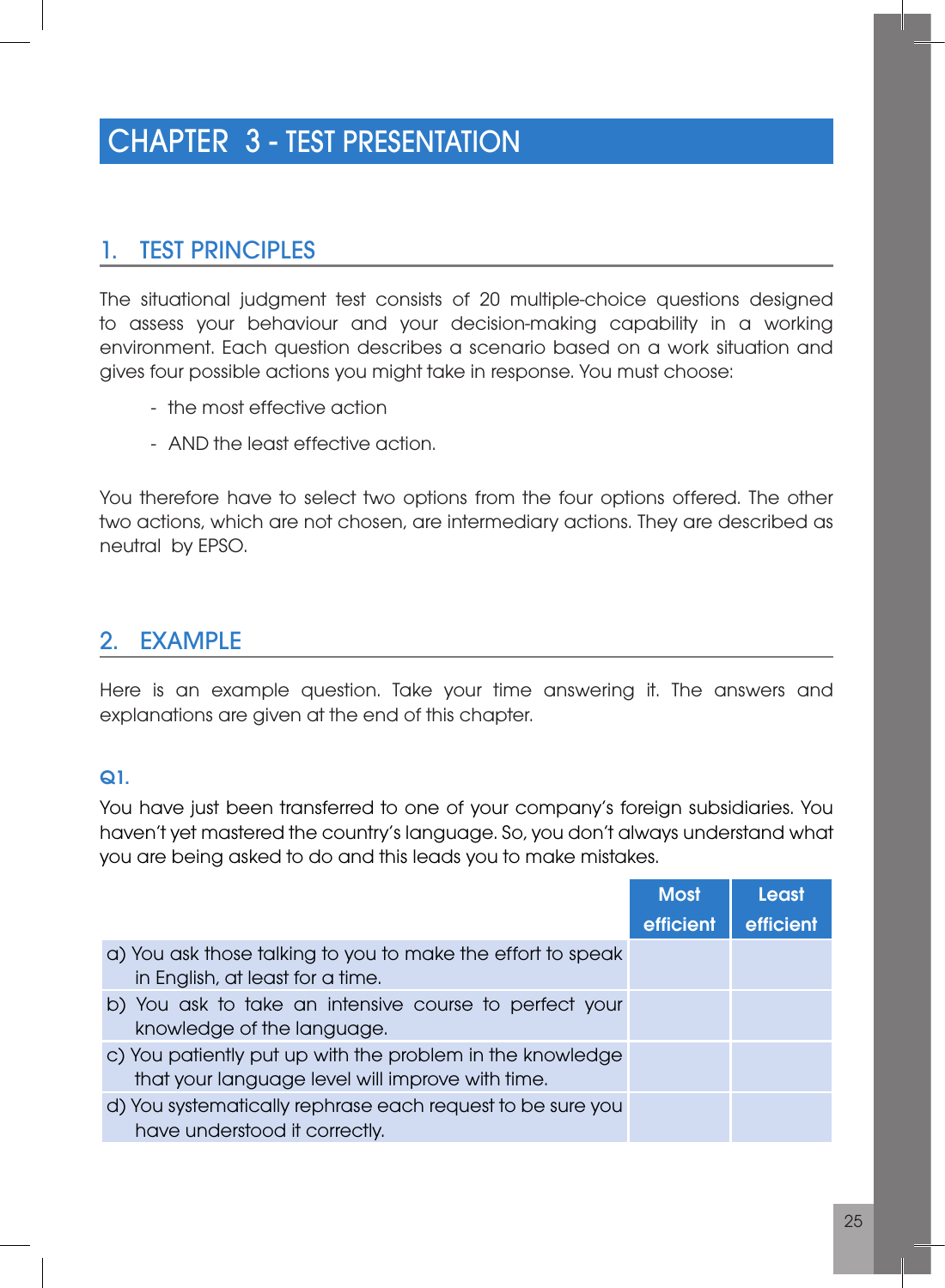### 3. Definitions

#### What is an effective action?

Each question raises a problem. An effective action is an action that resolves this problem by drawing on a non-specific professional competency (ie unrelated to the job) in line with the values of the European institutions. These competencies are listed by EPSO. We shall analyse them in greater detail in the chapters that follow:

| <b>Analysis and problem</b><br>solving   | Identify the critical facts in complex issues and<br>develop creative and practical solutions.                                         |  |
|------------------------------------------|----------------------------------------------------------------------------------------------------------------------------------------|--|
| <b>Delivering quality and</b><br>results | responsibility and initiative<br>Take<br>personal<br>for<br>delivering work to a high standard of quality within<br>set procedures.    |  |
| <b>Prioritising and</b><br>organising    | Prioritise the most important tasks, work flexibly and<br>organise own workload efficiently.                                           |  |
| <b>Resilience</b>                        | Remain effective under a heavy workload, handle<br>organisational frustrations positively and adapt to a<br>changing work environment. |  |
| <b>Working with others</b>               | Work cooperatively with others in teams and across<br>organisational boundaries and respect differences<br>between people.             |  |

The most (or least) effective action is the one that resolves (or doesn't resolve) the problem while also exhibiting one of the five competencies required. The effectiveness criterion is relative. When we speak of the most (or least) effective action, it is in relation to the other actions, and not in absolute terms. Thus, the most effective action may be the best or the least bad of the four. Intermediary actions are described as neutral by EPSO.

A neutral action doesn't mean an ineffective action. A neutral action may be effective or ineffective. All one can say is that a neutral action is situated between the most effective action and the least effective action.

The test therefore consists of ranking actions from the most effective to the least effective. In chapters 7 to 11, we shall see how to go about this.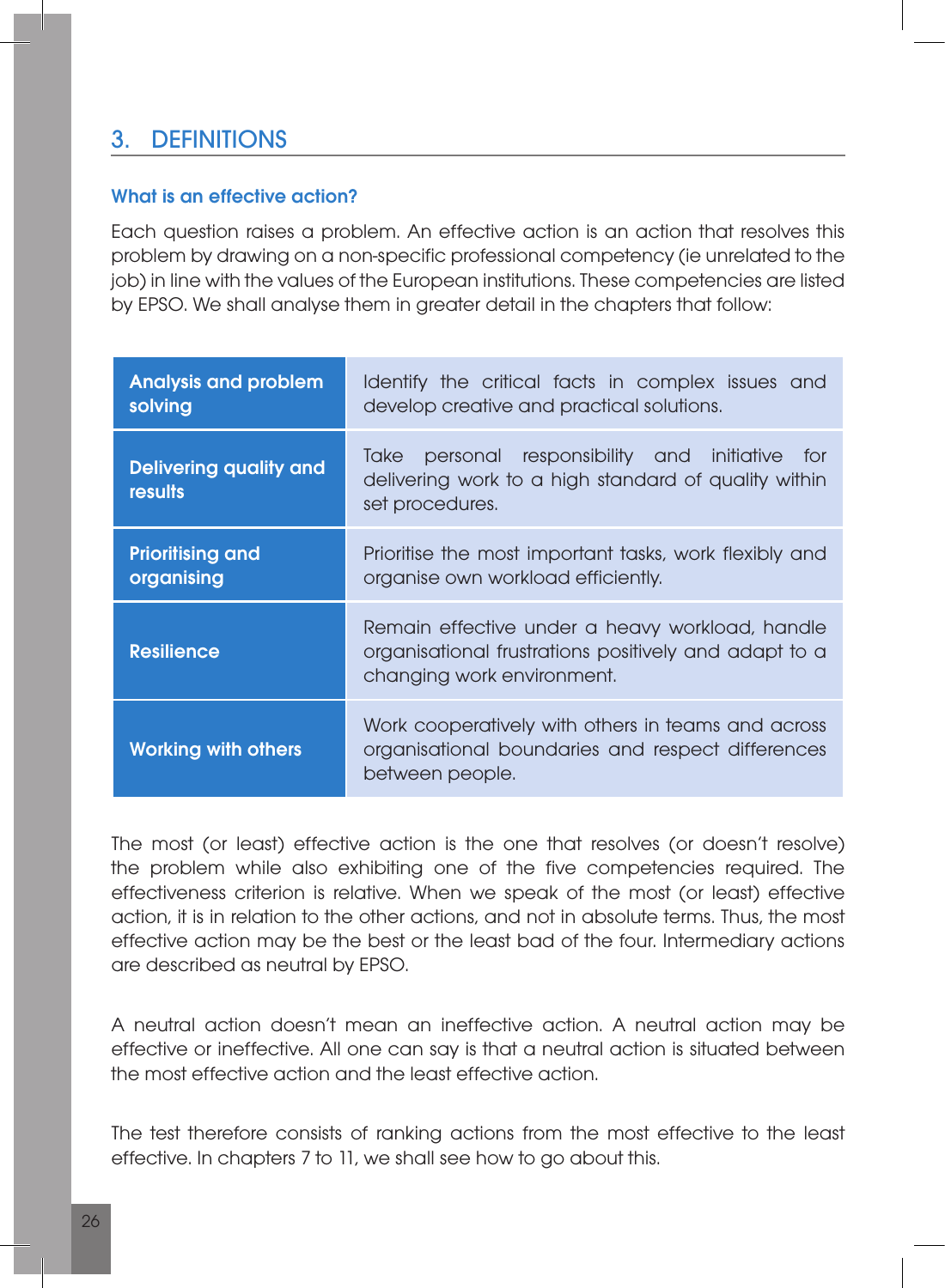### 4. Why a situational judgment test?

The situational judgment test has been part of the admission tests since 2010. It was introduced to assess the five competencies described above. It aims to select candidates according to their behaviour and their aptitude to make the right decisions in a work situation. It is therefore complementary to the logic tests used in the same preselection phase of the competition.

A number of studies<sup>10</sup> have shown the relevance of this type of test in candidate selection procedures:

- it is a good tool for predicting a candidate's performance in his/her future post;
- it is fair inasmuch as the results do not depend on criteria such as the candidate's age, gender or ethnicity;
- it is perceived by candidates as a fair and equitable means of assessment;
- it is easy to administer.

### 5. Time management

You must answer 20 questions in 30 minutes. This is an average of 1 minute 30 seconds per question. Speed of thought is therefore an important factor in this test. However, you cannot time yourself on each question: this would waste time and increase stress.

Ideally, you should be able to answer 20 questions in 25 minutes. This would then give you 5 minutes at the end of the test to review any questions you have flagged up. The following table shows the best way of managing your time.

| Time remaining | <b>You must have answered</b> |
|----------------|-------------------------------|
| 20:00          | 8 questions                   |
| 10:00          | 16 questions                  |
| 05:00          | 20 questions                  |

<sup>&</sup>lt;sup>10</sup> We refer in particular to the study made by SHL, the company that designed the situational judgment questions used by EPSO.